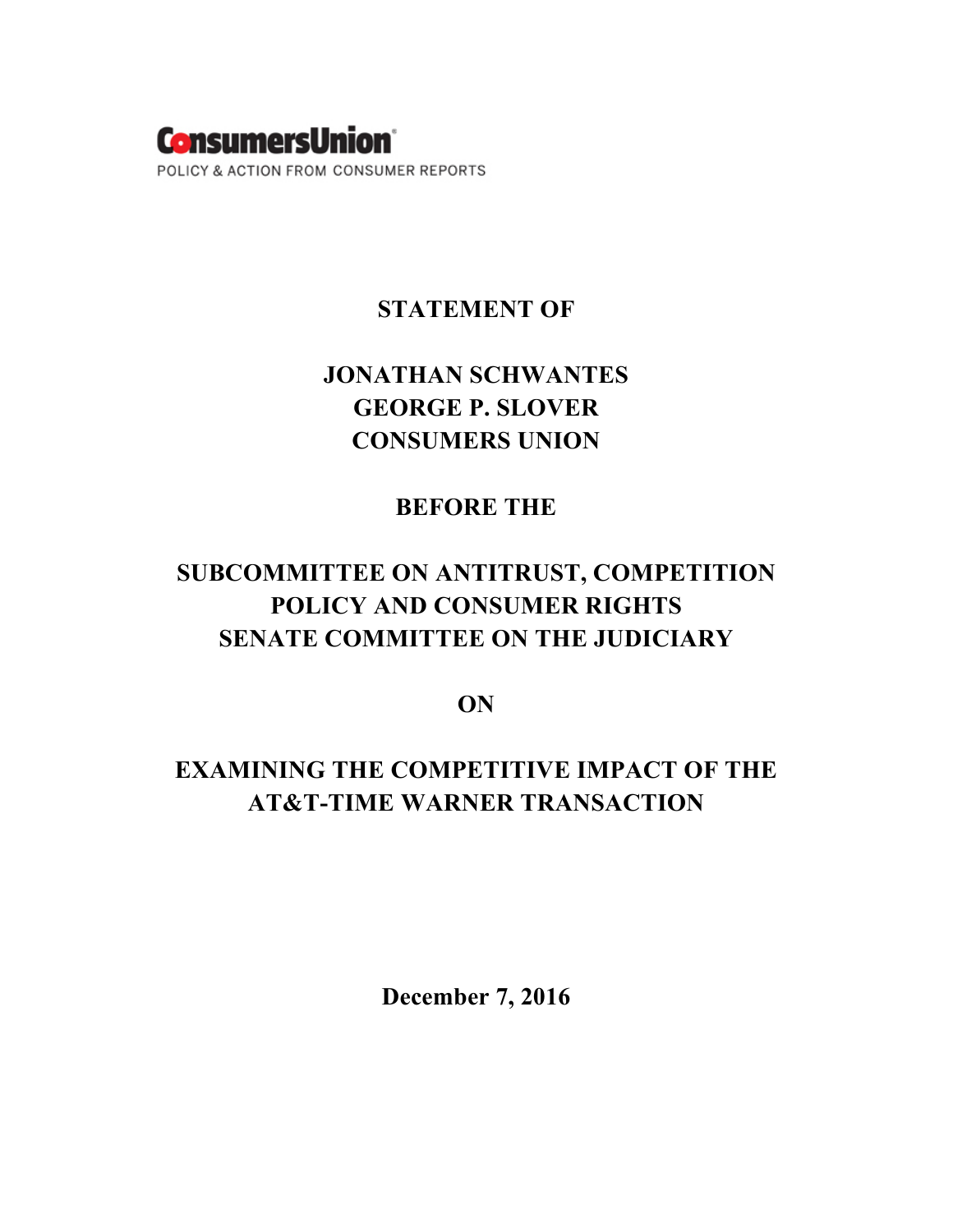Chairman Lee, Ranking Member Klobuchar, Subcommittee Members, thank you for the opportunity to submit a written statement to explain our concerns regarding the proposed acquisition of Time Warner by AT&T, and how, most importantly, it will impact consumers and affect competition in the telecommunications, media, and wireless industries.

Consumers Union is the public policy and mobilization arm of Consumer Reports. Our mission is to work for a fair, just, and safe marketplace for all consumers, and to empower consumers to protect themselves. One key to empowering consumers to protect themselves is working to ensure meaningful consumer choice, through effective competition.

By meaningful choice, we mean easy for consumers to understand and compare, and sensitive to what is important to consumers. When consumers have meaningful choice, businesses are stimulated to provide more affordability, better quality, and new innovative thinking.

By effective competition, we mean a marketplace marked by a fair and level playing field, where companies earn consumers with better products, lower prices, and attractive offerings and can compete free of exclusive deals and other monopolistic and anti-competitive barriers.

As the telecommunications industry has exploded in the last 25 years with a dizzying array of new products and technologies, one of our top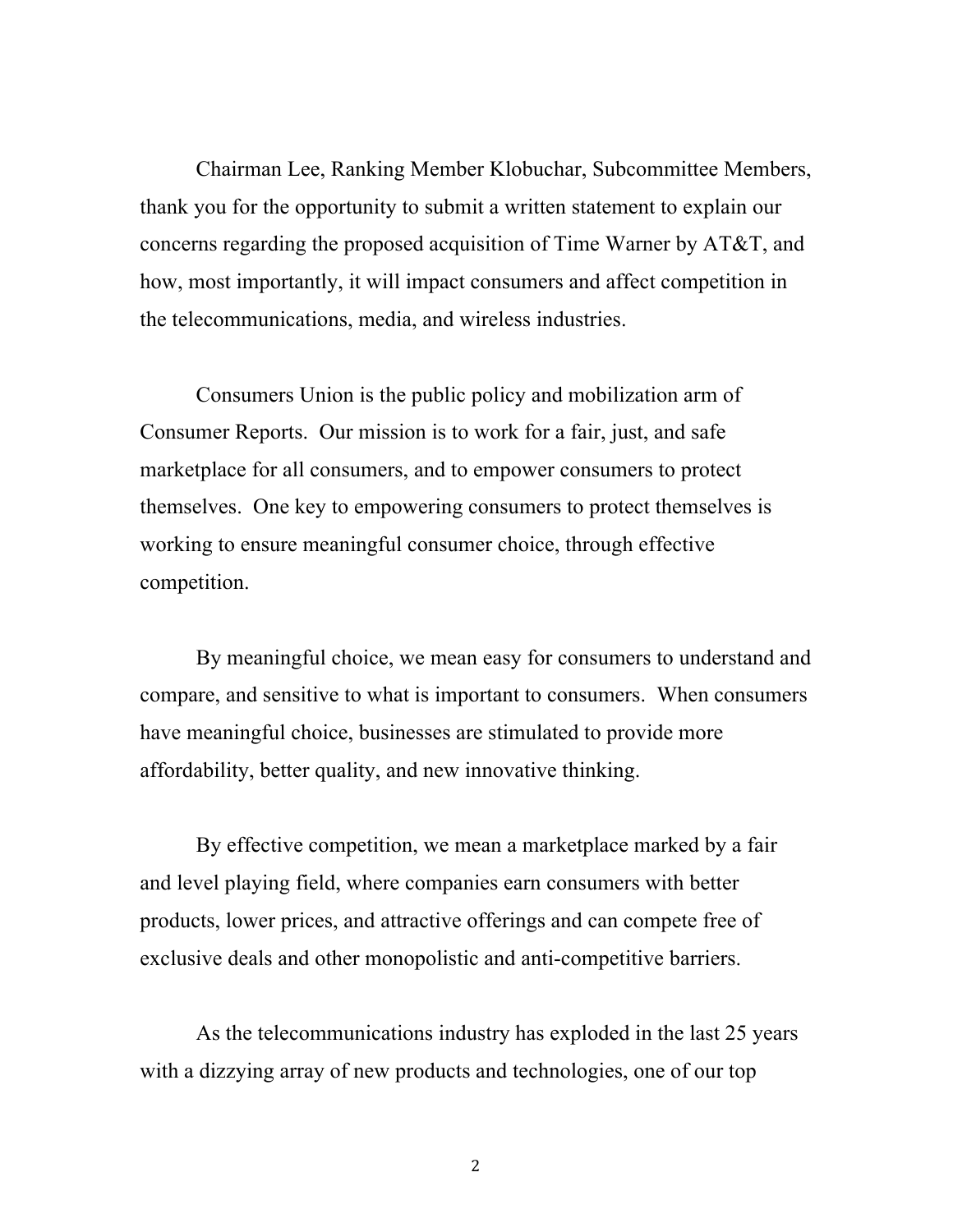priorities has been to make sure all consumers can enjoy and afford what is being offered. This means more than just having the latest smartphone or flat screen TV. It means being able to participate in the digital marketplace with affordable access to broadband, wireless communications, and diverse content accessed via a choice among those connections.

Consumers Union has a proud record of being actively engaged in helping assess the effects of proposed mergers on competition and consumers, not unlike the proposed AT&T-Time Warner merger the Subcommittee is reviewing today. In recent years, for example, we opposed Comcast's purchase of NBC-Universal in 2010, and Comcast's attempted acquisition of Time Warner Cable in 2014. We also urged regulators to undertake a careful review of the Charter-Time Warner Cable merger in 2015, with strong safeguards for consumers in the event the merger was permitted.

Consumers Union does not believe the consolidation we have witnessed in the media and multi-video programming distributor (MVPD) marketplaces has benefitted consumers, despite the claims to the contrary always put forward by the merging parties.

All sorts of promises are made to consumers and regulators to court favor during the merger review process. Regardless of what assurances were made, one thing is for certain: none of the aforementioned mergers that were approved resulted in lower prices. In fact, cable prices increased by nearly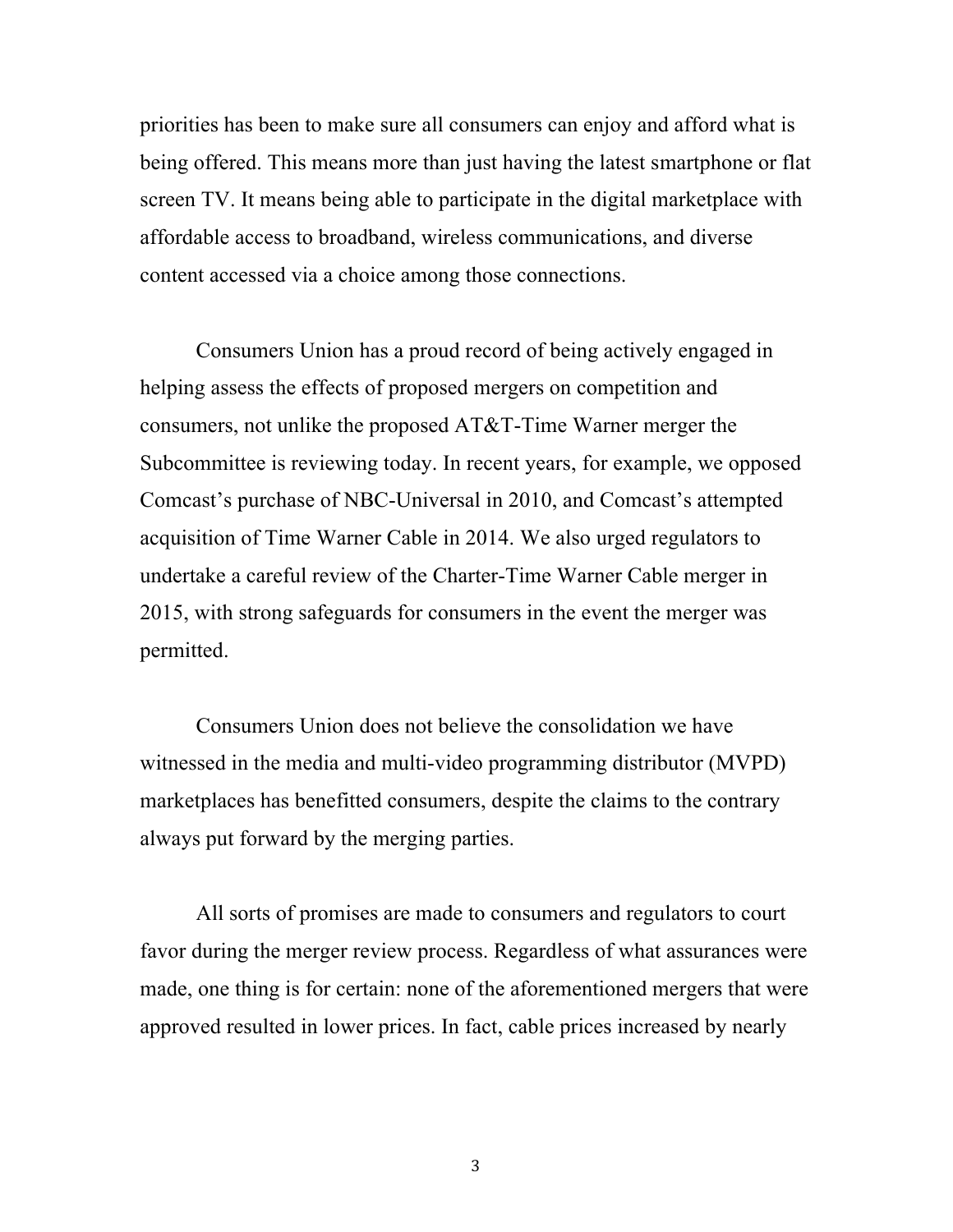triple the rate of inflation in the past twenty years.<sup>1</sup> Therefore, we would be wise to be very skeptical of the touted benefits put forth by AT&T in the context of this merger.

Why do this deal? That is the \$85 billion dollar question. A likely reason is that AT&T, as one of the nation's largest providers of wireless, pay-TV, and broadband service, is trying to position itself not to be relegated to the simple function of a utility just providing the connection that others use to make money supplying program content to consumers. If we believe the conventional wisdom that "content is king," then acquiring content created and owned by Time Warner is AT&T's gambit to prevent itself from being commoditized into, and to enable it to evolve into something more than, a mere telecommunications company. As a recent *Wired* article observed:

Telecommunications companies are becoming media companies. That explains AT&T's agreement to buy Time Warner for \$85.4 billion. But something else explains it, too. Media companies are becoming telecoms.<sup>2</sup>

That said, we have serious concerns regarding how AT&T could seek to maximize the value of this premium content (*e.g.,* HBO, CNN, Warner Brothers, DC Comics, TBS, TNT, and more) in ways that could hurt consumers and competition.

<sup>&</sup>lt;sup>1</sup> Steven Lovely, Cable Prices Have Risen Faster Than Inflation For Each Of The Past 20 Years, CORDCUTTING.COM, Oct. 31, 2016, http://cordcutting.com/cable-prices-have-risen-faster-than-inflation-for-

<sup>&</sup>lt;sup>2</sup> Klint Finley, AT&T Is Buying Time Warner Because the Future is Google, NYTIMES.COM, Oct. 25, 2016. https://www.wired.com/2016/10/att-buying-time-warner-future-google/.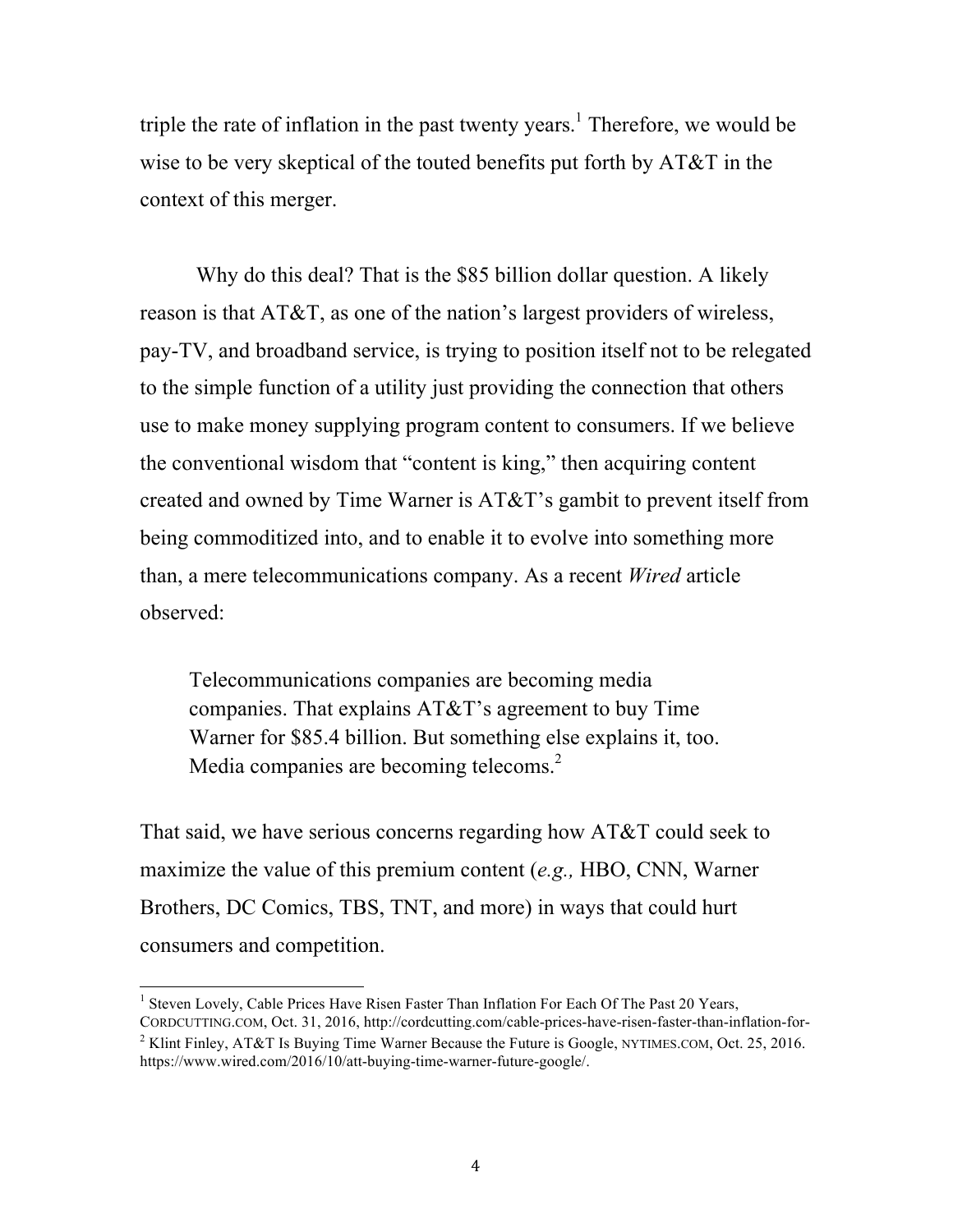We envision a consumer-friendly future of television, achieved by a diverse industry with multiple, robust broadband platforms (wired and wireless alike) delivering all sorts of content to consumers live, on-demand and in ways not yet imagined, in a highly competitive environment where successful business models—not monopolies or restrictive, exclusive deals—win in a fair and open marketplace.

By acquiring Time Warner, does AT&T move us closer to realizing this future? We have serious doubts. AT&T's CEO, Randall Stephenson, has tried to assure us that since this is a vertical merger, competition and consumers cannot be harmed: "You'd be hard pressed to find a vertical merger denied by the regulators."<sup>3</sup> But we believe the potential for AT&T to use its new vertical reach to restrict choices for consumers and shut out or burden its competitors is a very real and serious concern, warranting the thorough attention of the Justice Department, the FCC, and this Subcommittee.

## **The Marriage of Content and Distribution: the Potential Harm to Competition and Consumers**

AT&T is the largest MVPD in the country, with 25 million DIRECTV and U-Verse subscribers, and the second largest wireless provider, with more than 90 million retail customers. If AT&T's purchase of Time Warner

<sup>3</sup> James B. Stewart, Why a Media Merger That Should Go Through Might Not, NYTIMES.COM, Oct. 25, 2016, http://www.nytimes.com/2016/10/26/business/economy/why-a-media-merger-that-should-gothrough-might-not.html.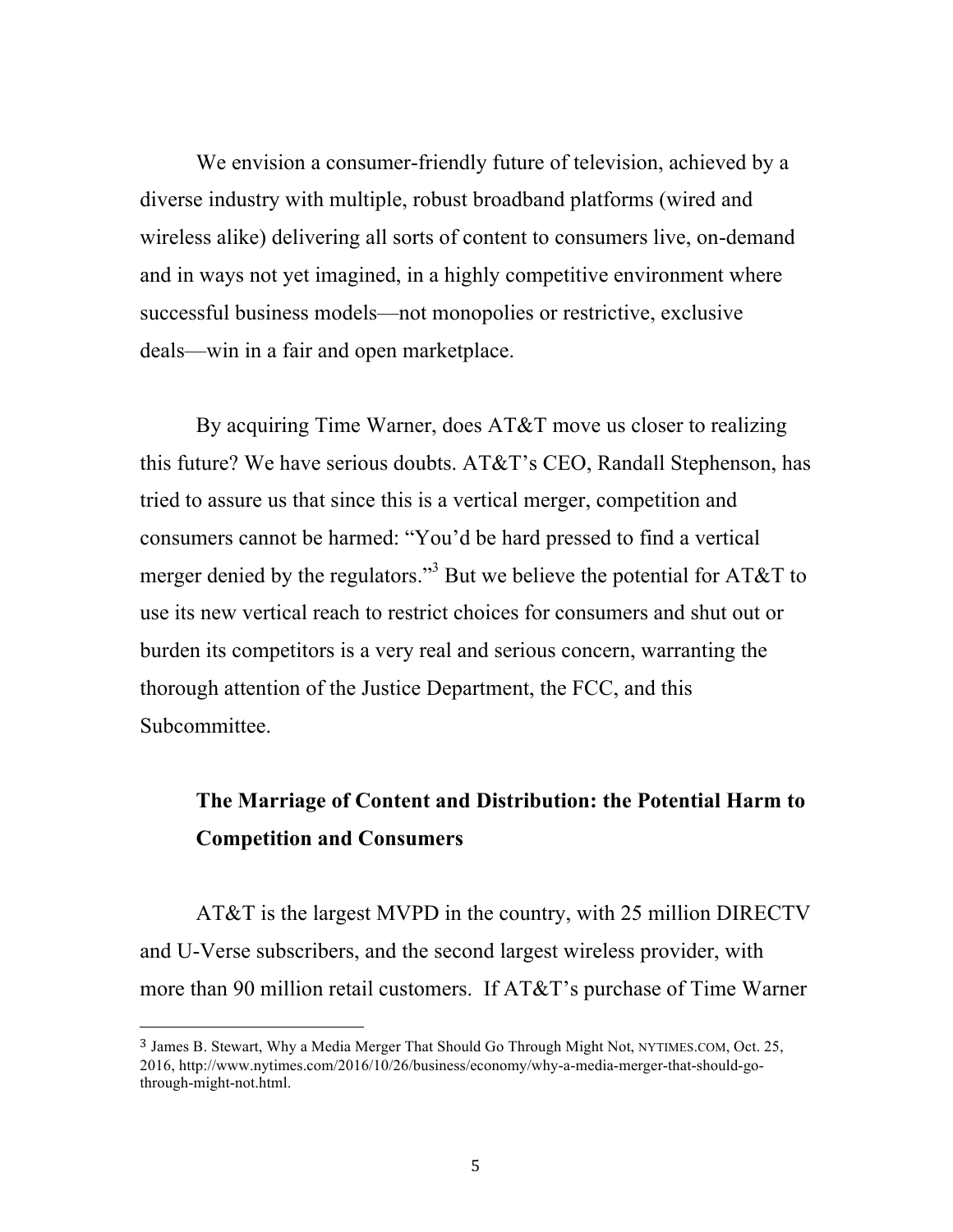is approved, premium content would provide the combined company the leverage to create bundles that would undoubtedly be promoted as good for consumers, but could actually hurt competition, limit consumer choice, and undermine net neutrality protections. Though current FCC regulations discourage exclusive deals (*e.g*., a business model where AT&T might distribute HBO only to its own DIRECTV and wireless subscribers and block or restrict it from competing MPVDs), there is currently no outright prohibition on hoarding content—behavior we believe would be very anticompetitive and anti-consumer, but very tempting to AT&T with its expanded market power.

An MVPD's ability to hoard its own content has become somewhat easier since the FCC allowed the prohibition on "exclusive program contracts"—a product of the 1992 Cable Act—to expire in 2012. However, part of the reason this rule was allowed to sunset was because cable and content seemed at the time to be getting out of each other's business (*e.g.,* Time Warner spun off Time Warner Cable in 2009, and Comcast sold its stake in A&E in 2012). A notable exception to this apparent trend was the Comcast-NBCU merger completed in 2011. Conditions were placed on that deal requiring Comcast to make NBCU content available to its competitors as protection against anti-competitive exclusives—but those conditions have been criticized as ineffective, and in any event, they expire in 2018. So they do not provide a reliable model for protecting competition and consumers against the harms that could flow from the kind of permanent alteration of market structure that this merger would bring.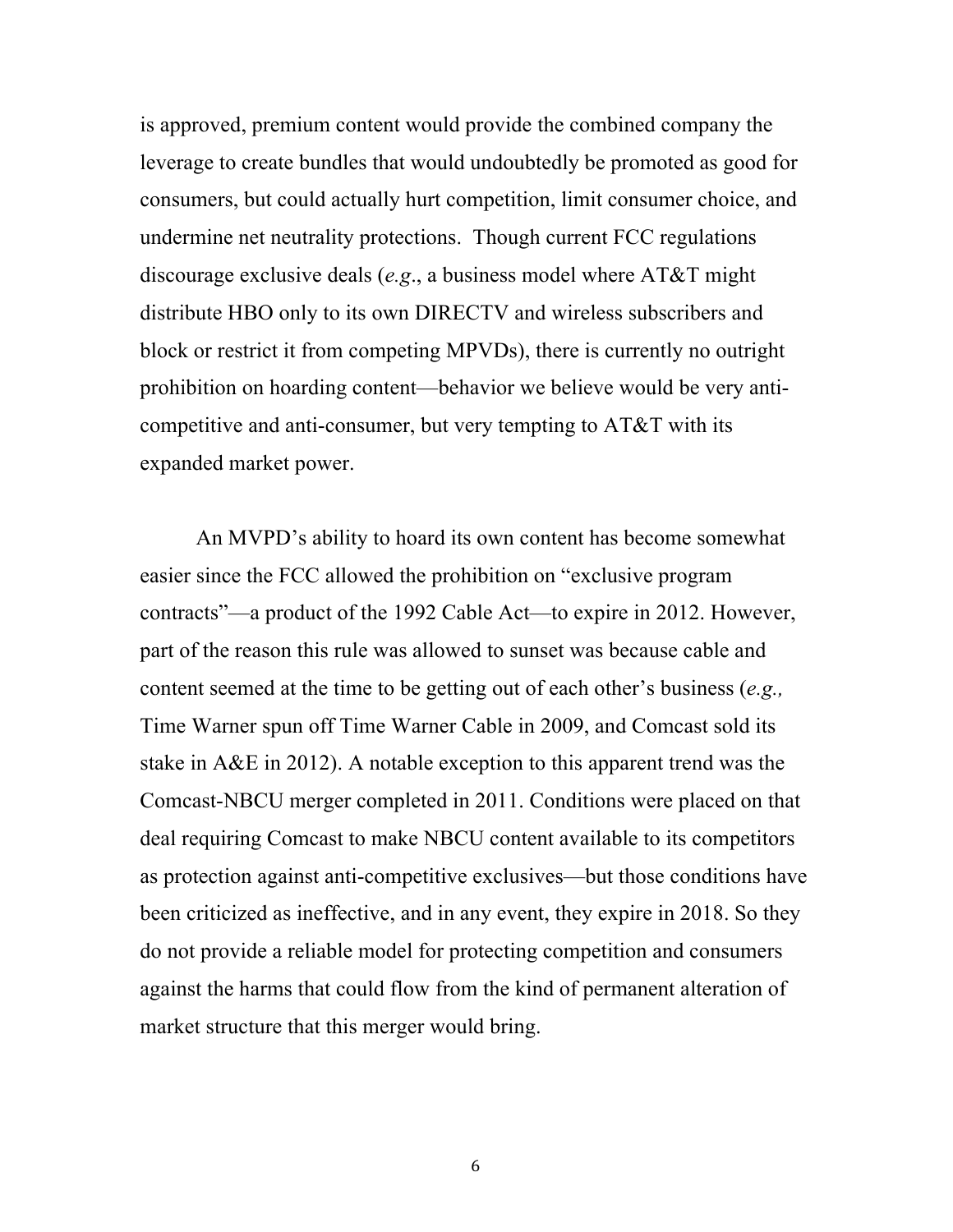Although there is no longer a prohibition on exclusive contracts, current regulations permit the FCC to review complaints (brought by competitors) on a case-by-case basis to look for possible violations of Section 628(b) of the Communications Act, which prohibits unfair contracts or practices that have the purpose or effect of significantly hindering or preventing the complainant from providing programming to consumers. The complainant bears the burden of proof in an administrative proceeding.

AT&T says it has no intention of restricting Time Warner's content to its competitors—after all, it says, what's the value of premium content if not to sell it to as many buyers as possible? However, we are concerned that AT&T will conclude that making selected parts of its content available only to its own customers, or charging its rivals more for it, makes smart business sense, and that after-the-fact regulatory conditions cannot effectively prevent such misbehavior. Then what?

AT&T might decide not to restrict content when negotiating with other large MVPDs who also own content—and therefore, have their own leverage—like Comcast-NBCU. But what about a small rural cable operator who does not own content, and possesses such a small subscriber base as to be at the mercy of whatever price AT&T decides to insist on for HBO or CNN? Needless to say, such behavior would substantially lessen competition in small markets where consumers would have little or no choice other than DIRECTV for viewing Time Warner content.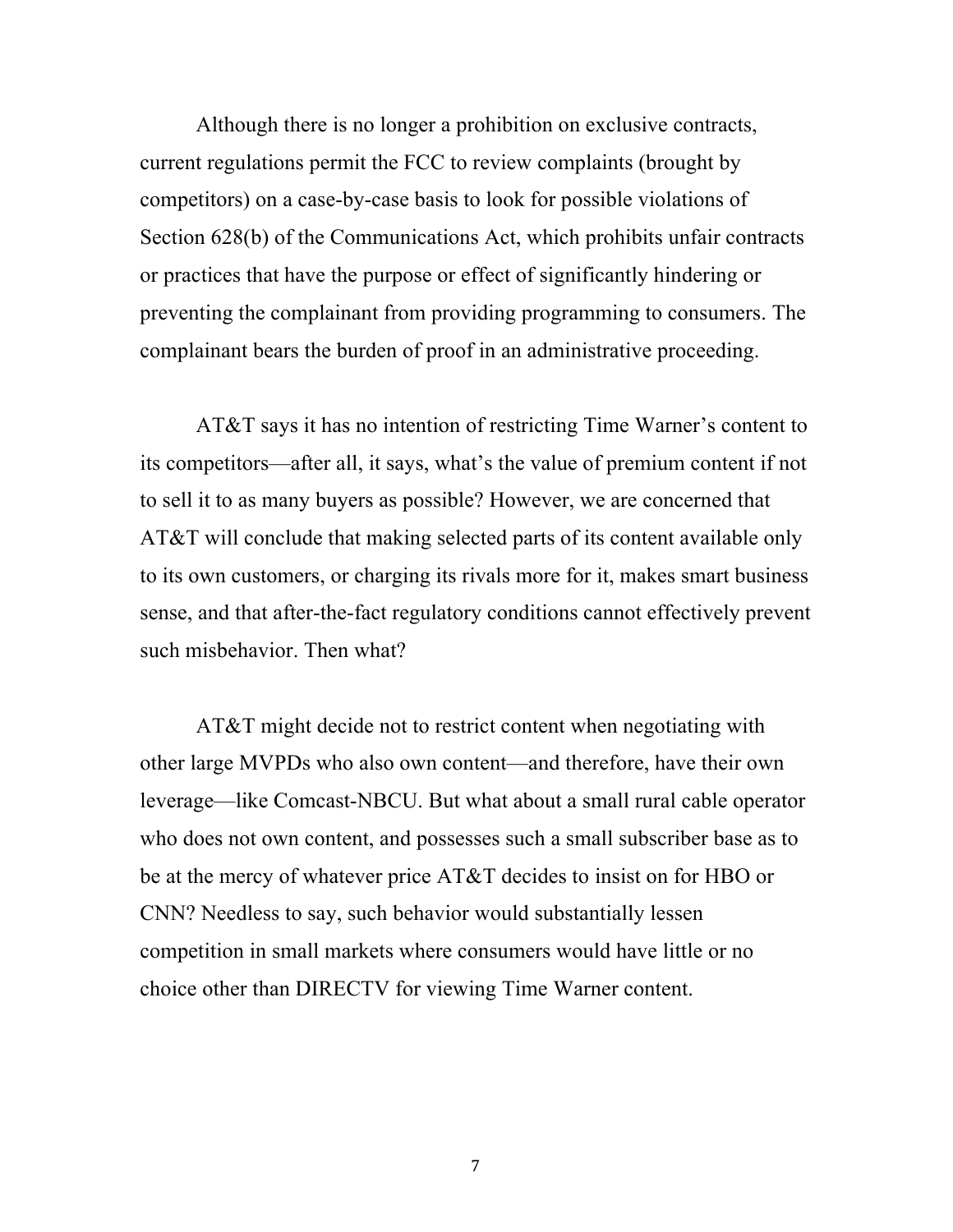#### **Harm to Consumers From "Zero Rating" of Video Content**

We are already seeing the emergence of one threat from AT&T to the kind of robust competition that we hope for—AT&T's "zero-rated" streaming video plans. We are concerned that the merger could heighten the potential for harm to competition and consumers from these plans.

AT&T's first zero rating plan was originally offered to AT&T's wireless service customers who also subscribe to DIRECTV, allowing them to watch DIRECTV programming on their mobile devices without it counting against their AT&T wireless data cap. Zero rating is now being offered as well to AT&T wireless customers who subscribe to DIRECTV Now, AT&T's newly-launched over-the-top (OTT) video streaming service.

These zero rating offers have the potential to anti-competitively discriminate against other video providers and ultimately restrict consumer choice. Under the "Sponsored Data" plan, DIRECTV pays AT&T Mobility for zero-rated data service, and other, unaffiliated video providers, such as Netflix or Charter, are reportedly able to obtain the service at the same rate. But because the payment from DIRECTV to AT&T Mobility is AT&T simply moving money from one of its pockets to another, there is a potential for anti-competitive cross-subsidization—the same payment does not "cost" them as much as it costs the independents.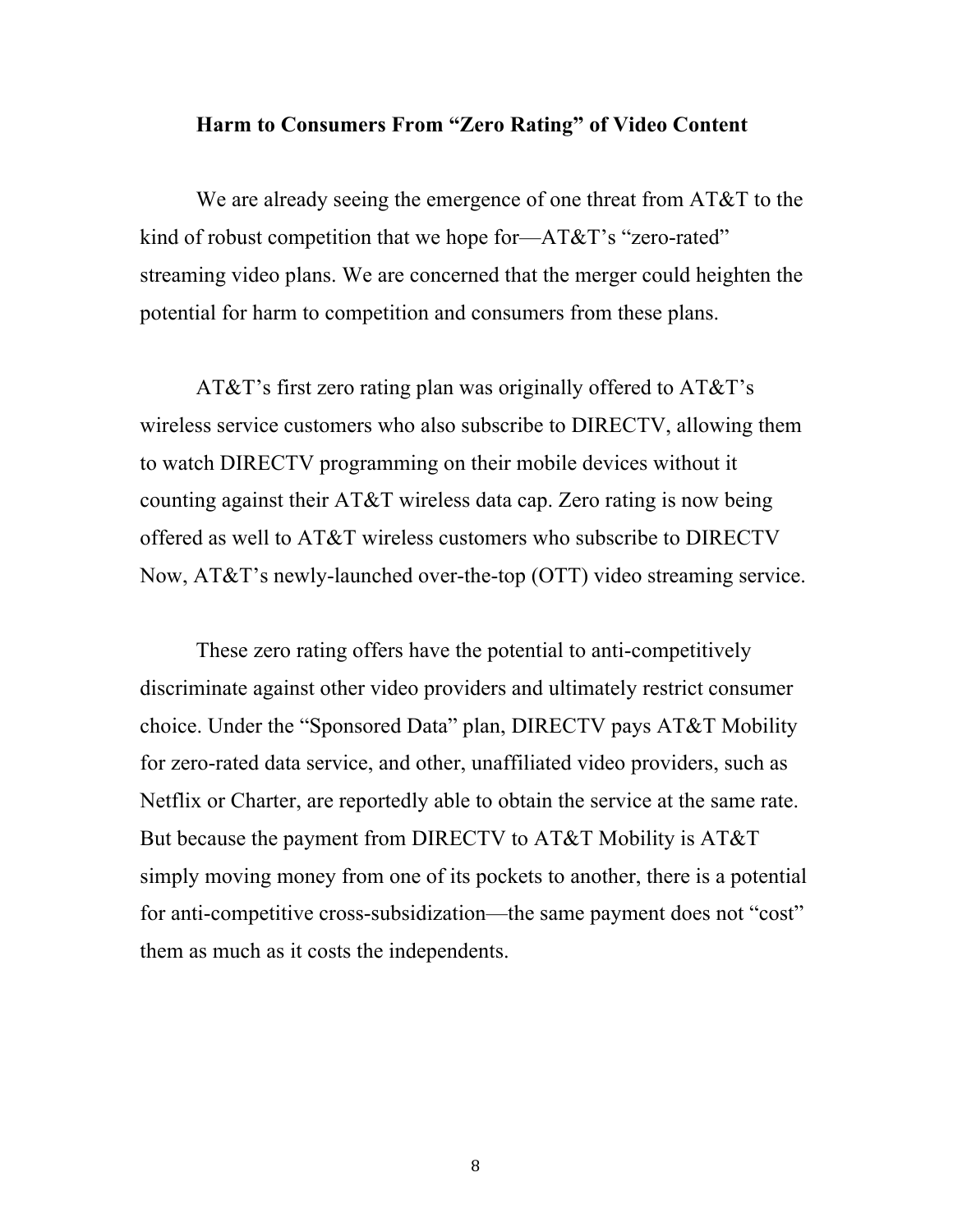Even though DIRECTV Now is available to all consumers, and not just AT&T wireless customers, consumers who stream DIRECTV Now over a different wireless plan with data caps may incur expensive overage charges or quality-reducing speed throttling when the caps are reached.

Concerns about the competitive effects of AT&T's zero-rating plans were raised in a November 9 letter the FCC sent to AT&T. As the letter points out, the internal transfer of fees from DIRECTV to AT&T Mobility to "pay" for the data under the Sponsored Data program nets to the overall company at zero, whereas for a third party provider, the same payment for data to be zero-rated represents a real cash  $cost<sup>4</sup>$ . Given that cost, third parties may be unable to effectively compete with the new \$35/month DIRECTV Now offering. Alternatively, if a third party competitor chooses not to participate in the Sponsored Data program, AT&T wireless customers will be less likely to select a competing streaming video service where their capped data could be quickly exceeded and expensive overage charges assessed. We view the choice between these two outcomes as a "double whammy" that hurts competition in the emerging market of streaming, overthe-top wireless video.

AT&T's response dated November 21 contended that the FCC's concerns with its zero ratings plans were "flatly incorrect" and "would upend decades of commercial arrangements between telecommunications

 $4$  FCC (Jon Wilkins, Wireless Bureau) Letter to AT&T (Robert W. Quinn, Jr., External and Legislative Affairs), Nov. 9, 2016.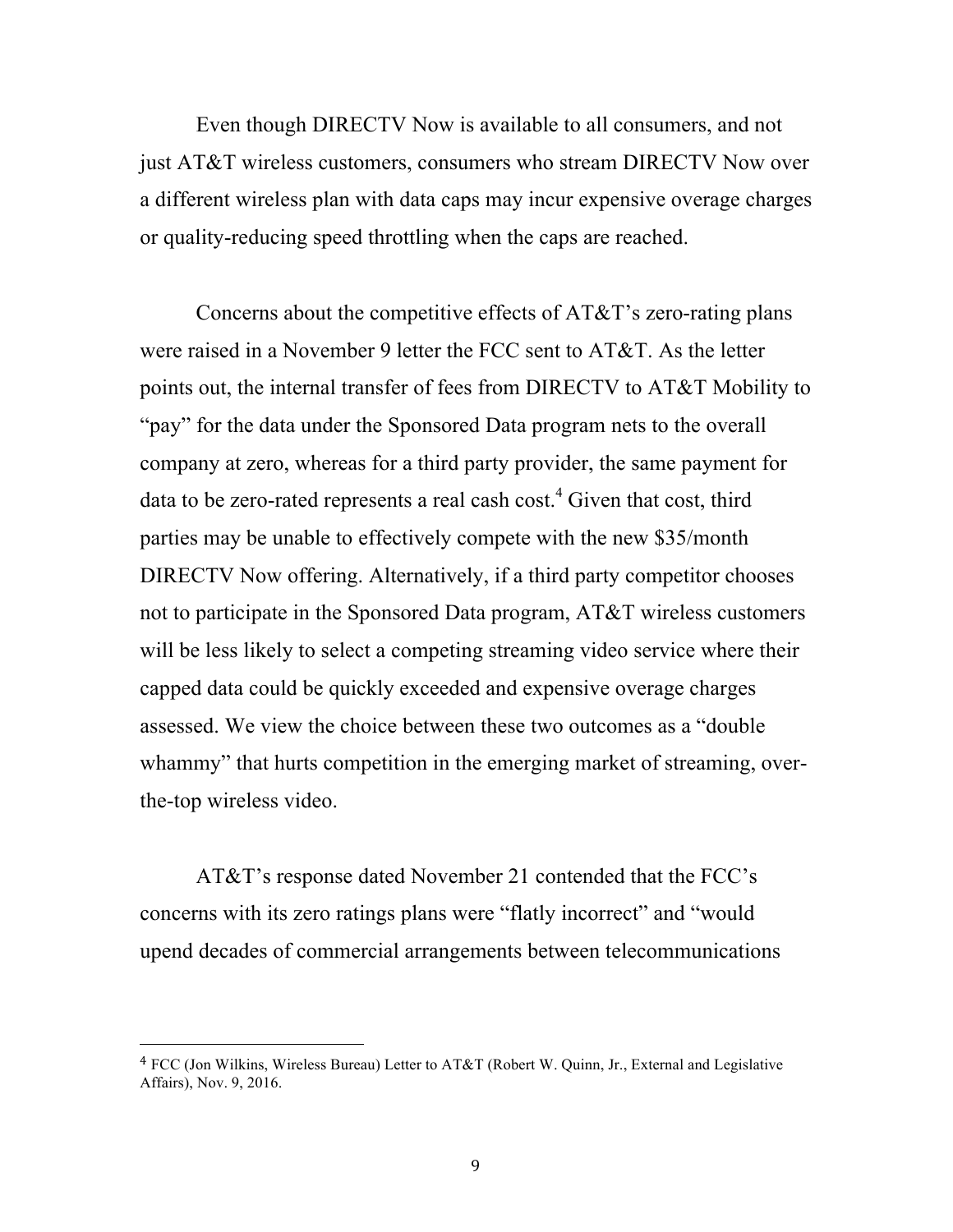carriers and their vertically integrated affiliates."<sup>5</sup> But the FCC was not persuaded, and in its December 1 reply letter to AT&T concluded:

Indeed, your submission tends to confirm our initial view that the Sponsored Data program strongly favors AT&T's own video offerings while unreasonably discriminating against unaffiliated edge providers and limiting their ability to offer competing video services to AT&T's broadband subscribers on a level playing field. We have therefore reached the preliminary conclusion that these practices inhibit competition, harm consumers, and interfere with the "virtuous cycle" needed to assure the continuing benefits of the Open Internet.<sup>6</sup>

As the exchange between the FCC and AT&T illuminates, these zerorating plans have the potential to significantly harm consumer choice and competition. Competitors unable to afford a comparable offering on another platform or through AT&T's Sponsored Data plan could fail, or be forced to pass the additional costs onto their customers. In either case, consumer choices will become more limited and more expensive.

The addition of new premium content to AT&T's content offerings as a result of the merger has the potential to exacerbate the anti-competitive effects of these zero rating plans. Why would a consumer stick with a competitor's capped data plan when HBO Go might be streamed zero-rated if only the consumer switched to AT&T wireless?

<u> 1989 - Johann Stein, marwolaethau a bh</u>

<sup>&</sup>lt;sup>5</sup> AT&T (Robert W. Quinn, Jr., External and Legislative Affairs) Letter to FCC (Jon Wilkins, Wireless Bureau), Nov. 21, 2016.

 $6$  FCC (Jon Wilkins, Wireless Bureau) Letter to AT&T (Robert W. Quinn, Jr., External and Legislative Affairs), Dec. 1, 2016.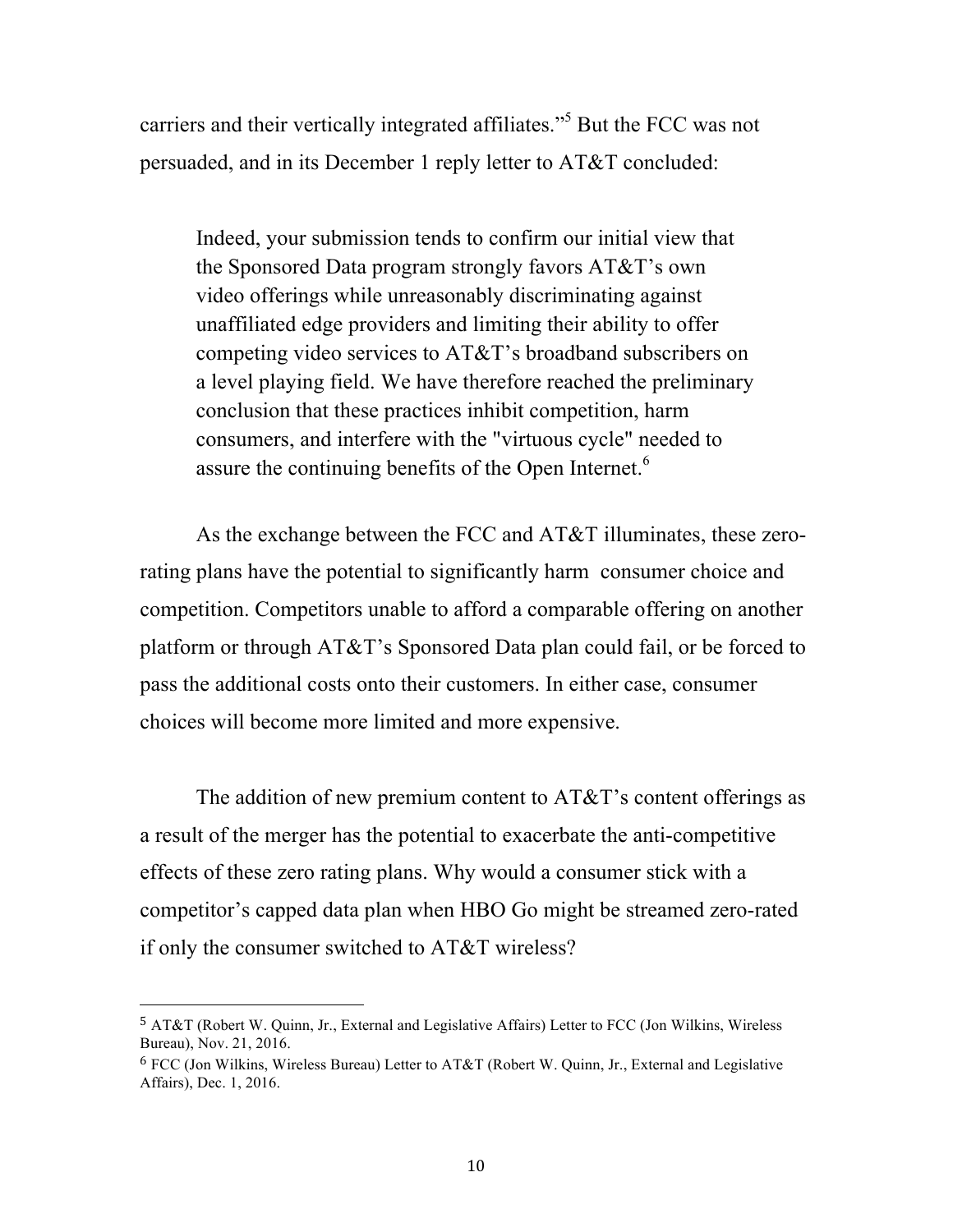One of the principal tenets of net neutrality codified in the FCC's 2015 *Open Internet Order* was the prevention of paid prioritization plans, where some internet content is given preference over others, with faster speeds or quality—for a fee. We are concerned that zero-rated plans as currently constructed by AT&T's Sponsored Data program look, feel, and operate in much the same way, and flout net neutrality. And we are concerned that their anti-competitive effects will only become more potent, and more harmful, if this merger goes forward.

### **Conclusion**

The Justice Department's antitrust review is just getting underway. It is not yet clear whether the FCC will have jurisdiction to review the merger as part of a license transfer review, for it is unknown if any of Time Warner's broadcast or satellite licenses will be acquired by AT&T. Other issues may become important, including the merger's implications for consumer privacy, as AT&T, already a massive telecommunications and media company with access to an enormous amount of detailed data about its subscribers, would stand to further extend its reach.

We do not here prejudge the work of the Antitrust Division or, potentially, the FCC. But for all of the reasons discussed above, we are highly doubtful that this merger should pass muster under the Clayton Act and the FCC's public interest standard. We are concerned that the merger would leave consumers facing fewer choices, higher prices, and greater